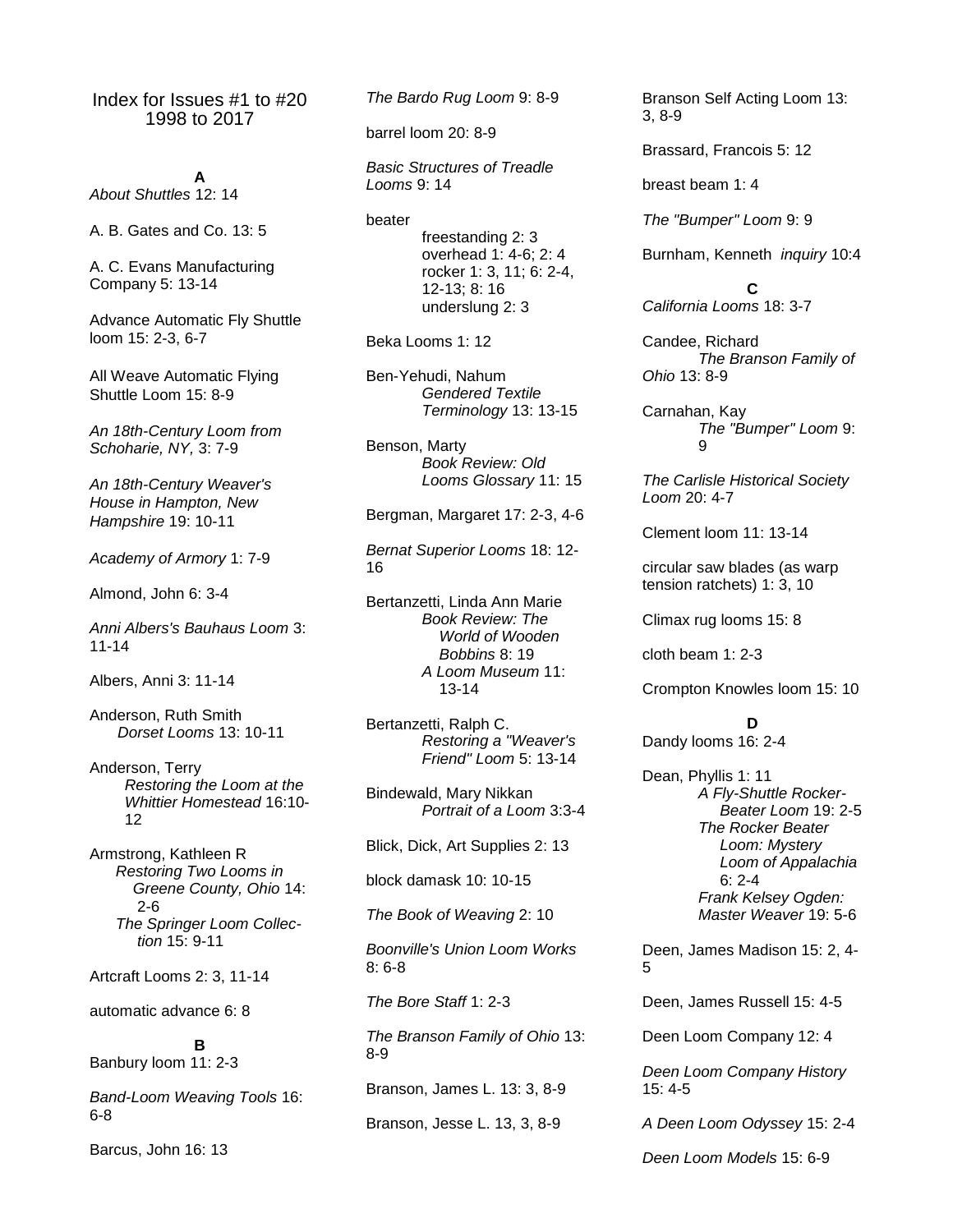Deen shuttle stuffer 15: 2, 4

DeFrank, Elaine Hunchuck *The Bardo Rug Loom*  9: 8-9

*Devereux Loom* 8: 14-15

diaper harness 10: 10-15

Dick Blick Art Supplies 2: 13

Dippold, Richard *The Eureka Loom* 7: 9- 11

Dorset Loom Company 13: 10

*Dorset Looms* 13: 10-11

Draper, Ira 15: 12

Dudley, Abraham 9: 2-4

Dykes, Frank *Restoring a Marquardsen Loom* 14: 11-12

# **E**

Elliott, Doug *Evolution of the Masterweaver Loom* 5: 5-10 *Guildcraft Loom Brochure* 19: 18 *The Rockin' 'n' Rollin' Heddle* (inquiry) 1:12-14

Elsaser, Benjamin 8: 5-6, 6-8

Elsaser, John H. 8: 5-6

*An English-Style Barn-Frame Loom* 12: 5-6

Enix, Ann *Homekraft/Homecraft Looms of Anna Nott Shook* 2: 8-10

*The Eureka Loom* 7: 9-11

*Eureka Loom Accessories* 7: 11-12

Evans, Craig and Howes, Diane *A Weaving Apprenticeship: Our Year of* 

*Weaving Together* 19: 6-9

*Evolution of the Masterweaver Loom* 5: 5-10

Ezra Smith & Co. 13: 5

#### **F**

Fagan Affleck, Diane *Restoring a Mendenhall Loom* 13: 2-3

Feldman-Wood, Florence *Bernat Superior Looms* 18: 12-16 *Book Review: Weaving Designs by Bertha Gray Hayes* 12: 12 *Eureka Loom Accessories* 7: 11-12 *Looms of the Chimayo Weavers* 9: 11-13 *Mary Black's Devereux Loom* 8: 15-16 *A Modest Lady's Inkle Loom* 7: 13-14 *Three Bergman Looms* 17: 4-6 *Two Reed Looms* 14: 7-8

fly shuttle 6: 9; 7: 2-5, 9; 19: 3- 4, 19; 20: 14-16

*A Fly-Shuttle Rocker-Beater Loom* 19: 2-5

*Fort Klock's Schnell Family Loom* 4: 8-9

*Four Box Looms* 4: 13-15

*Frank Kelsey Ogden: Master Weaver* 19: 5-6

Fraser, Simon *The Loom for the California Rug* 11: 12- 13

Fuller, Julie *The Mystery of Thomas the Tailor's Loom* 14: 9- 10

## **G**

*Gendered Textile Terminology*  13: 13-15

*A German Loom in British Columbia* 12: 7-8

Gilbert Company 2: 11-12

Glessner, James 13: 11

Gokey, J. G. 2: 13

Good Wood Loom 5: 5

Greeley, Karen *California Looms* 18: 3-7

Greeley, Karen and Maddox, Judy *The Weavers Barn at the Antique Gas and Steam Engine Museum* 18: 2-3

Greenleaf, Nancy *Teaching Weaving in India* 6: 10-12

Greenwood Loom Company 13: 5, 9

*Guildcraft Loom Brochure* 19: 18

Guildcraft Silent Speed Loom 5: 5

*Guildcraft Silent Speed Loom*  19: 15-17

#### **H**

*A Harness and Heddle Maker*  12: 9-10

Harlan, J. J. 13: 8

Hathorn, George E. 13: 6

Hatton, Grace *A Norwegian-Style Tape Loom* 11: 10-11; *Follow-Up* 14: 6

heddle

board, an inquiry 9: 15 knitted 1: 10; 2:2 long-eyed 1: 5 rigid 3: 9; 4: 13-15 string 1: 10; 2: 4

harness maker 12: 9-10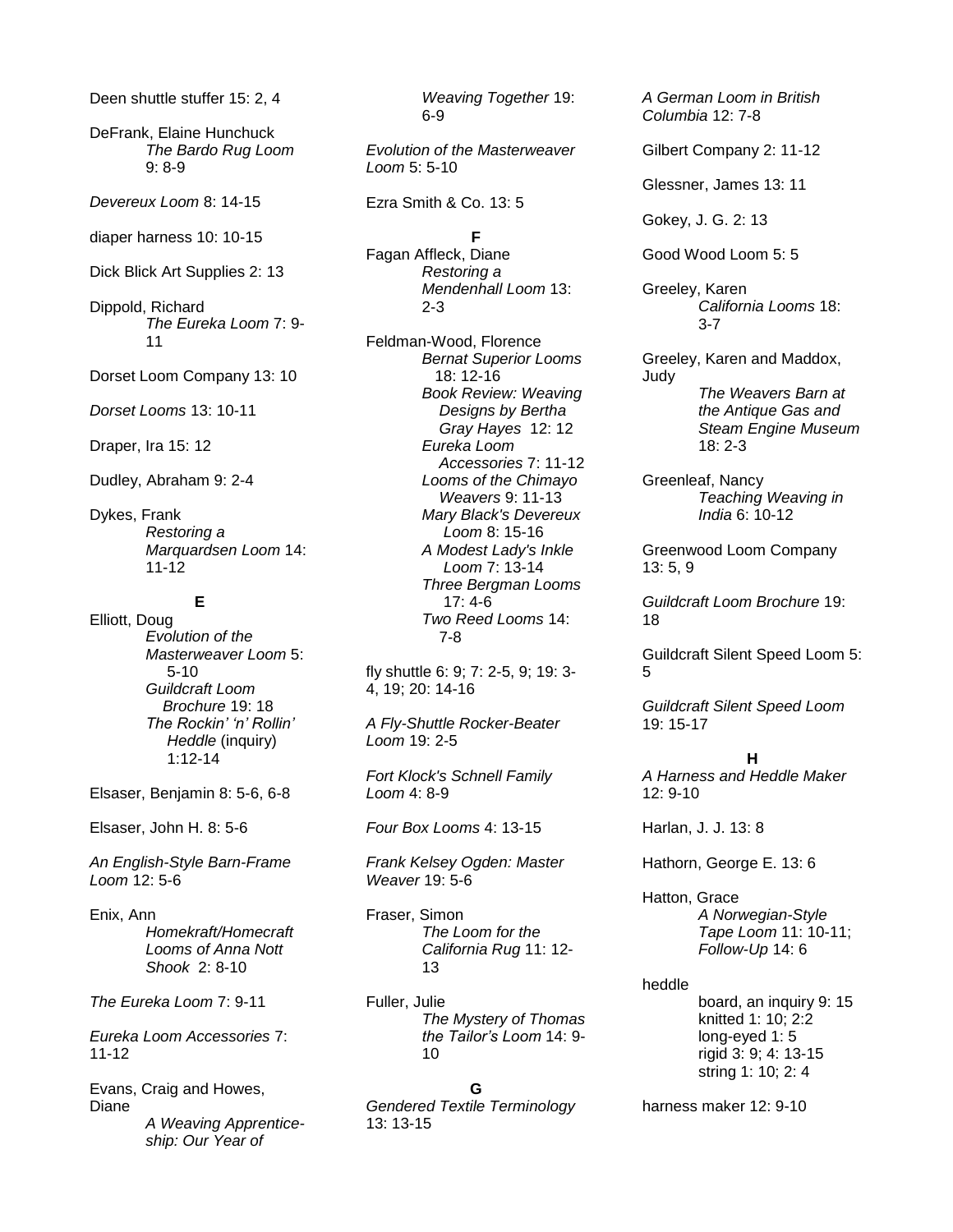Harvey, Adele *Hungarian Hand Looms* 15: 16-18

heddle maker 12: 9-10

*The Heiskanen Family Loom* 4: 6-7, 15

Henzie, Susie *Four Box Looms* 4: 13- 15 *Guildcraft Silent Speed Loom* 19: 15-17 *A Harness and Heddle Maker* 12: 9-10 *Looms of the Depression* 11: 7-9 *Maria Kipp's Three- Beam Loom* 5: 15-16 *A Swedish Belt Loom* 8: 17-18

heraldry, weaving 1: 7-9

Hibbeln, Shirley A. *The Heiskanen Family Loom* 4: 6-7

Hill, Mary Boeke *The History of the Structo Artcraft Loom* 2: 11-14

Hilts, Patricia *A Reconstruction of John Murphy's "Diaper" Harness* 10: 10-15

Hilts, Victor and Patricia *Stephen C. Mendenhall and His Self-Acting Hand Looms* 13: 3-7

*History of the Newcomb Loom Company* 20: 10-14

*The History of the Structo Artcraft Loom* 2: 11-14

Holme, Randle 1:7-9

Homecraft Looms 2: 8-10

*Homekraft/Homecraft Looms of Anna Nott Shook* 2: 9-10

Hosford, Jean *Inquiry or a "Whatsit?"* Howard, Pam *Looms of the Settlement Schools* 15: 14-15 *The Saunderstown Weaving School* 17: 7-9

Howes, Diane *An 18th Century Weaver's House in Hampton, New Hampshire* 19: 10-11

Howes, Diane and Evans, Craig *A Weaving Apprenticeship: Our Year of Weaving Together* 19: 6-9

Hull-House 2: 4

*Hungarian Hand Looms* 15: 16-18

**I** *Is It a Loom?* (inquiry) 11: 11

*In Search of Old Looms* 12: 2-3

Ivens, Lyn *A Ukrainian Loom in British Columbia* 6: 6-7

**J** J. L. Hammett & Company 12: 4

Jacquard, Joseph-Marie 9: 5

Jones, Sue *Rediscovering Roger Lawrence's Looms* 10: 3-4

*Joseph Lauser's Loom Head* 9: 5-6

**K** *A Kashmiri Portable Creel* 5: 2- 3

Kennedy, Norman *A Warp-Weighted Loom* 20: 2-3

*Khmer Looms of Cambodia* 17: 13-16

Kipp, Maria 5: 15-16

King, Ezra 13: 4

King, Obed 13: 4

Kivicka, Elga 16: 9-10

Koepp, Bill *Lamms and Levers* 12: 10-12

Kronenberg, Nancy *The Carlisle Historical Society Loom* 20: 4-7

Kuhlman, Clarence 2: 12-13

Kwick Weave Two Harness Automatic Fly Shuttle Speed Loom 15: 7-8

Kynett, William 7: 9-11, 11-12

#### **L**

LaCroix, Penny *The Loom at the Old Chelmsford Garrison House* 17: 10-12 *The Loom at the Old Chelmsford Garrison House, Part II* 18: 8-11

Laine, Anna E 3: 5-6

Lamb, Harvey 1:11; 6: 2

Lamb, John 1: 11; 6: 2

*Lamms and Levers* 12: 10-12

*Large Rigid-Heddle Rug Looms*  9: 7

Lauser, Joseph 9: 5-6

Leclerc, Alfred 5: 11

Leclerc, Nilus 5: 11-12

Leclerc, Robert 5: 11-12

Leclerc Looms 5: 11-12

*Leclerc Looms: More than 125 Years of Weaving Tradition* 5: 11-12

Leech, Meredith *Devereux Loom* 8: 14- 15

Lervad Looms 2: 4-5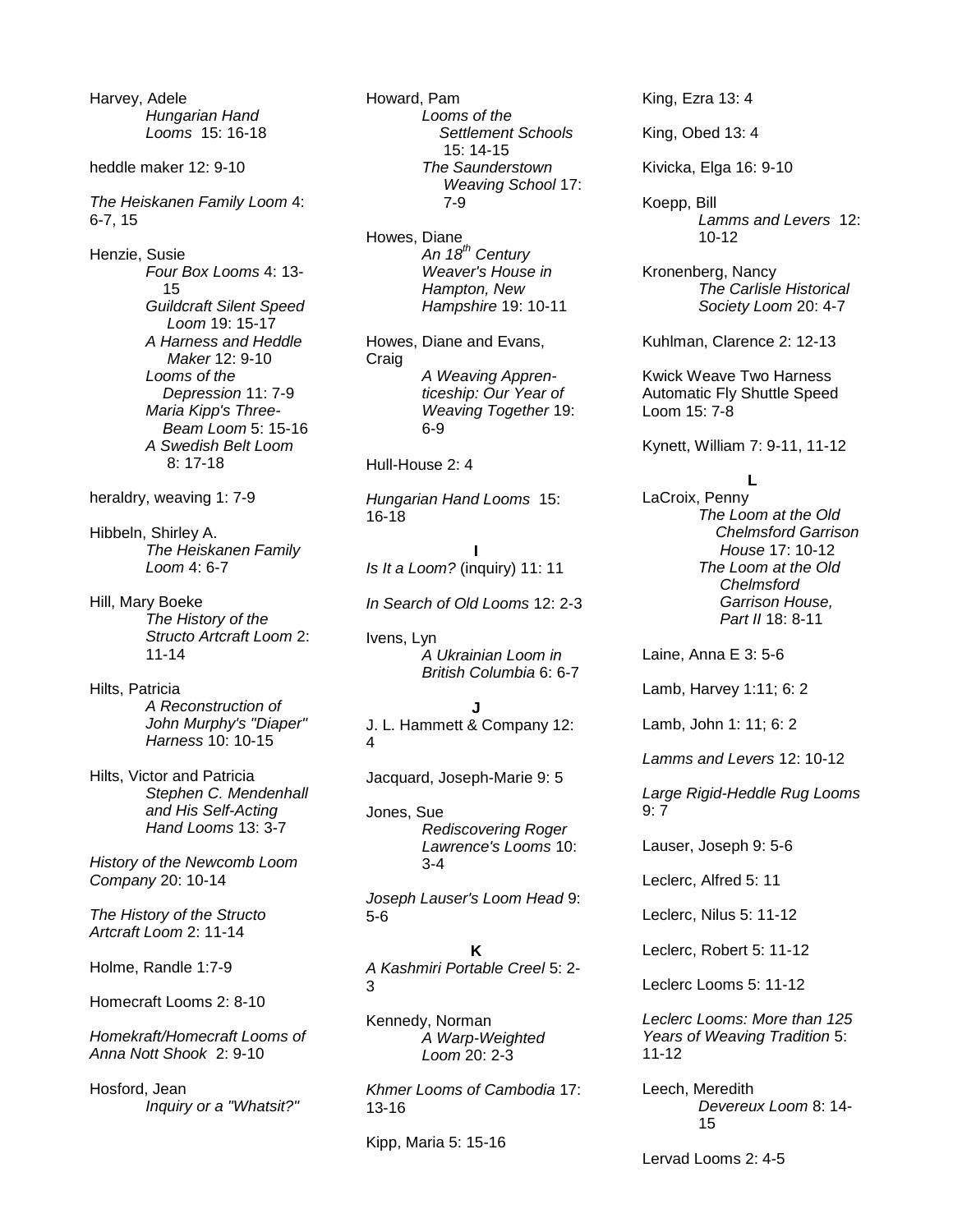Liberty Looms 2: 9-10 Little Dandy 14: 7-8 Little Daisy 20: 15-16 loom Advance 15: 2-3, 6-7 All Weave 15: 8-9 Artcraft 2: 3, 11-14 Bailey 17: 9 Banbury 11: 2-3 Barbara IV & V 13: 11- 12 bardo 9: 7, 8-9 barn-frame 1: 2, 10-11; 2: 2; 12: 5-6 Beka 1: 12 Bergman 17: 2-3, 4-6 Bernat 18: 12-16 belt 8: 17-18 Binder 18: 5-7 box 4: 13-15 braid 4: 13-15 "brake" 4: 5-6 Branson 13: 3, 8-9 broadloom 6: 2-5 bumper 9: 7, 9 Burnham 18: 4 Cambodian 17: 13-16 Cassandra 13: 12 CCC (Civilian Conser vation Corps) 11: 8-9 Clement 17: 9 Climax 15: 8 counterbalance 1: 4-6; 2: 3-5; 6: 7-9; 7: 11 countermarche 12: 7-8 Crompton Knowles 15: 10 Deen 15: 2-11 Danish 1: 10; 2: 4-5 Dorset 13: 10-11 double-hole tape 11: 10-11 Eureka 7: 8-11, 11-12 Finnish 4: 2-6, 6-7 Gallinger 17: 8 Good Wood 5: 5 Guildcraft Silent Speed 5: 5 ground 4: 3-4 Homecraft 2: 8-10 Hungarian 15: 16-18 inkle 7: 13-14 jacquard 9: 5 Klentz 18: 7 Kwick 15: 7-8 Lamb 13: 8 Leclerc 5: 11-12 Lervad 2: 4-5 Liberty 2: 9-10

linen 1: 10-11 Little Dandy 14: 7-8 Marquardsen 14: 11- 12; 17: 8 Masterweaver 1: 12-14; 5: 5-10 Mendenhall 13: 2-7 Modern 17: 9 Nova Scotia 11: 4-7 Norwegian 1: 4-6; 11: 10-11 NRA (National Recovery Admini stration) 11: 7-8 Ostlind Miniature 11:7- 8 Peerless 15: 8 plush 11: 2-3 Reed 14: 7-8 Reliance 15: 2, 4 ribbon 4: 12; 5: 3-4 rigid-heddle 9: 7 root 3: 2, 3-4, 5-6 rug 11: 12-13 Scandinavian 1: 10; 2: 3-5 Schaum and Urlanger 15: 10-11 sleigh 2: 6; 3: 8 Structo 2:3, 11-14 Superior 14: 8 Swedish 2: 3-4 tape 3: 9-10; 4: 13-15; 11: 10-11; 14: 12-14 three treadle 8: 2-4 Twill Weave 15: 5, 7 Union 8: 5-6, 6-8, 9-13 Universal 15: 6-7 Walling 17: 8-9; 18: 4-5 warp-weighted 2: 3 Weaver's Delight 15: 10 Weaver's Friend 5: 13- 14; 14: 7-8 WPA (Works Progress Adminstration) 11: 9

*Looms for Ingrain-Carpet Weaving 1820-1840* 20: 8-9

*The Loom at the Old Chelmsford Garrison House* 17: 10-12

*The Loom at the Old Chelmsford Garrison House, Part II* 18: 8-11

*The Loom for the California Rug* 11: 12-13

*A Loom from Nova Scotia* 11: 4-7

*A Loom from Telemark, Norway* 6: 7-9

*A Loom from Weaver Rose* 7: 6-8

*A Loom Museum* 11: 13-14

*The Looms and Weavings of Margaret Bergman* 17: 2-3

*Looms at Vesterheim – Part I* 1: 4-6

*Looms at Vesterheim – Part II* 2: 3-5

*Looms From Finland's Folk Cultures* 4: 2-6

*Looms of the Chimayo Weavers* 9: 11-13

*Looms of the Depression* 11: 7- 9

*Looms of the Settlement Schools* 15: 14-15

#### **M**

Maddox, Judy and Greeley, Karen *The Weavers Barn at the Antique Gas and Steam Engine Museum* 18: 2-3

Manners, Nina *Leclerc Looms: More Than 125 Years of Weaving Tradition* 5: 11-12

*Maria Kipp's Three-Beam Loom*  5: 15-16

Marquardsen loom 14: 11-12

*Mary Black's Devereux Loom* 8: 15-15

Masterweaver Looms 1: 12-14; 5: 5-10

Meany, Janet *Deen Loom Company History* 15: 4-5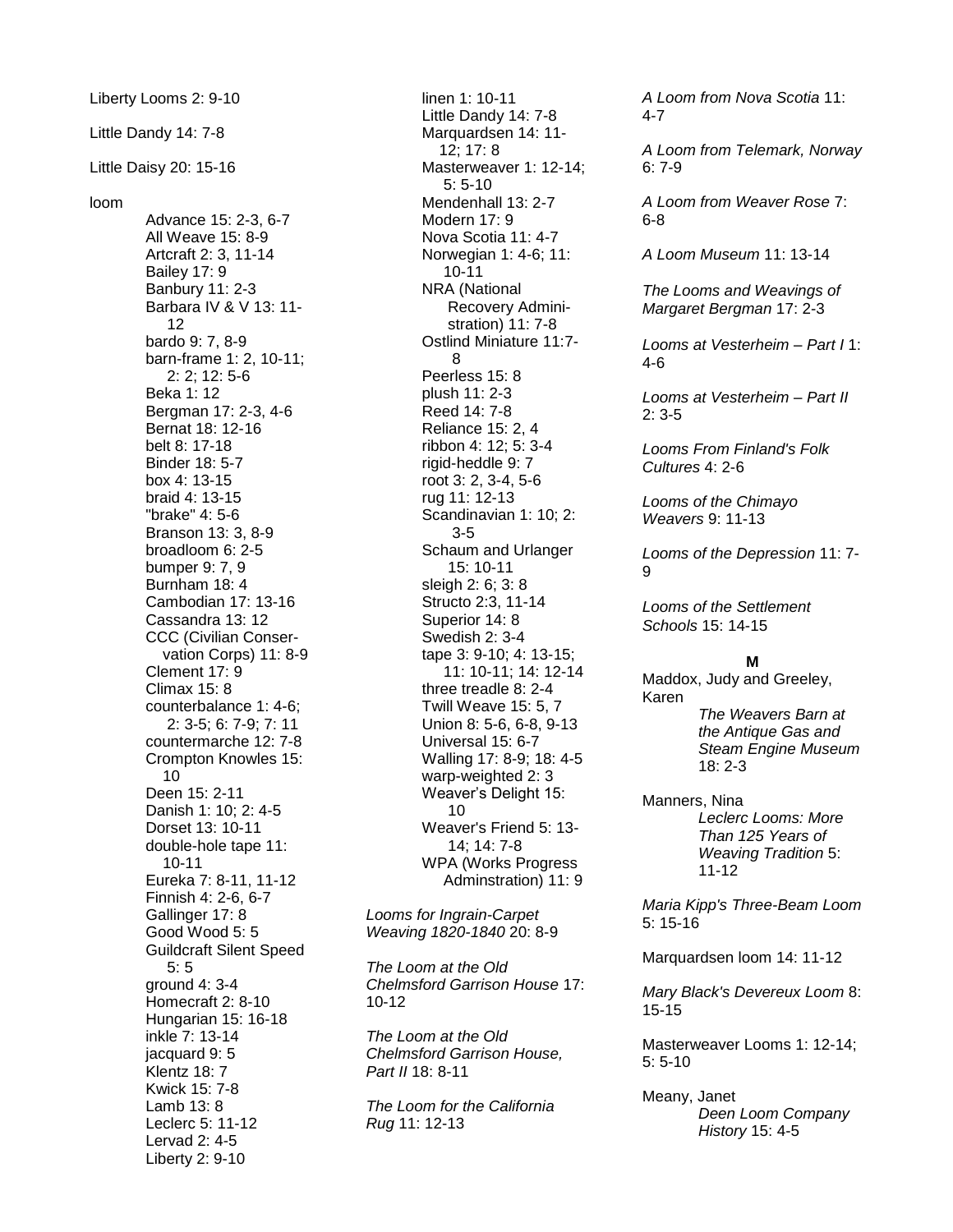*Deen Loom Models* 15: 6-9 *An English-Style Barn- Frame Loom* 12: 5-6 *A Loom from Telemark, Norway* 6: 7-9 *In Search of Old Looms*   $12: 2 - 3$ *Looms at Vesterheim the Norwegian- American Museum*   $1: 4-6$ *Looms at Vesterheim – Part II* 2: 3-5 *Newcomb Loom Models* 20: 14-18 *Resources for Studying Looms* 12: 3-4 *"Root" Looms in Northern Europe* 3: 2 *Three-Shaft Weaving: An Integral Part of Textile History* 10: 5-9 *Union Looms: An Intro duction* 8: 5-6 *Union Looms: Seven Models* 8: 9-13 *A Visit to the Ripleys' Loom Museum* 16: 13-14

Mendenhall loom 13: 2-7

Mendenhall, Stephen C. 13: 2-7

Mills, Joanne *Weaving on a Barbara IV Loom* 13: 11-12

Morterud, Olivia Melstrom 2: 4

Murphy, John 10: 10-15

Myers, Ruth Nordquist 2: 3-4

*The Mystery of Thomas the Tailor's Loom* 14: 9-10; feedback 15: 11

**N** Nadeau, Elphege 19: 12

Nadeau loom 19:12-14

*The Nadeau Hand-Skill Loom: Innovation or Oddity?* 19: 12-14

Nelon, Winnie *Khmer Looms of Cambodia* 17: 13-16

New Reliance loom 15: 6

Newcomb, Charles Nelson 20: 10-13

Newcomb Loom Company 12: 4; 20: 10-18

Newcomb Looms Historical Society 12: 4

*Newcomb Loom Models* 20: 14- 18

*A Norwegian-Style Tape Loom*  11: 10-11

Nute, John Henry 13: 6

**O** Oberholtzer, Abraham 10: 2-3, 9

Ogden, Frank 19: 2-6

Orgren, Sally *A Deen Loom Odyssey* 15: 2-4 *The Nadeau Hand-Skill Loom: Innovation or Oddity?* 19: 12-14

#### **P**

Peerless Fly Shuttle Looms 15: 8

Pilling, Anthony *Pilling Hand Looms, Dandy Looms, and Power Looms* 16: 2-5

Pilling, John 16:2-5

*Pilling Hand Looms, Dandy Looms, and Power Looms* 16: 2-5

Piroch, Sigrid *Anni Albers's Bauhaus Loom* 3: 11-14

Pitcher, James S. *Boonville's Union Loom Works* 8: 6-8

*A Plush Loom From Banbury, England* 11: 2-3

poplar cloth 6: 5

*Portrait of a Loom* 3: 3-4

Provest, Barbara *Restoring Two Early*  *Looms in Massachusetts* 15: 12-13

**R**

Radcliffe, William 16: 2

rag rug weaving 4: 6-7

Raistrick, Alan *Extracts from the Academy of Armory by Randle Holme of Chester 1688* 1: 7-9 *A Plush Loom From Banbury, England*   $11: 2 - 3$ *A Ribbon Loom in Reading, England* 5: 3-4 *A 300-Year-Old Blanket Broadloom* 6: 2-5

Ralph, Bill *The Bore Staff* 1: 2-3 *Rocker-Beater Looms* (inquiry) 1: 11 *A Small Cantilevered Barn-Frame Loom* 2: 2

Ralph, Bill – Remembering 5: 4

ratchet and pawl tension mechanism 1: 2-3, 4; 2: 5

Reasor, G. L. 2: 13

*A Reconstruction of John Murphy's "Diaper" Harness* 10: 10-15

*Rediscovering Roger Lawrence's Looms* 10: 3-4

Reed Loom Company 5: 14; 12: 4; 14: 7-8

*Remembering Bill Ralph* 5: 4

*Resources for Studying Looms* 12: 3-4

*Restoring a 200-Year Old Loom*  2; 6-7

*Restoring a Marquardsen Loom*  14: 11-12

*Restoring a Mendenhall Loom* 13: 2-3

*Restoring a "Weaver's Friend" Loom* 5: 13-14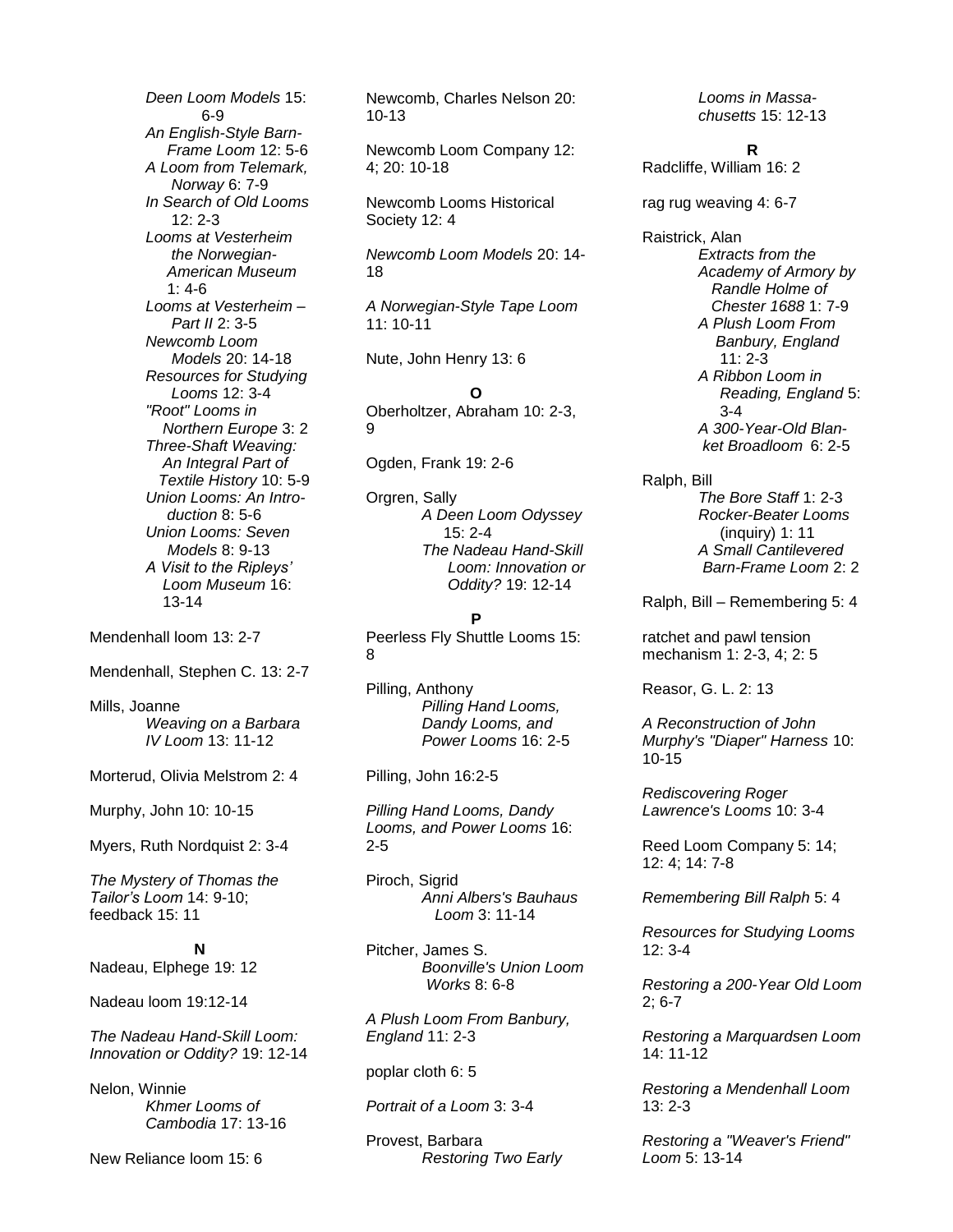*Restoring the Loom at the Whittier Homestead* 16:10-12

*Restoring Two Early Looms in Massachusetts* 15: 12-13

*Restoring Two Looms in Greene County, Ohio* 14: 2-6

*A Ribbon Loom in Reading, England* 5: 3-4

rocker beater 1: 3, 11

rocker-beater loom 19: 2-5, 19

*A Rocker-Beater Loom: Mystery Loom of Appalachia* 6: 2-4

*"Root Looms in Northern Europe"* 3: 2

Rose, William Henry Harrison (Weaver) 7: 6-8; 17: 8

rotary temple 15: 12

Ruesnik, Cindy

*Three-Treadle Looms and the Quaker Weavers of Salem, Indiana* 8: 2-4

*Three-Treadle Weaving Indicators* 9: 10

Rux, Sandra

*Looms for Ingrain- Carpet Weaving 1820- 1840* 20: 8-9*A Simple Box of Weaving Equipment* 9: 2-4 *Two Early 19th-Century Connecticut Looms* 4: 10-11

**S**

# Saari, Katri 3: 5

Sajo, Geza and Agnes 5: 5

Satchwill, Marion *A Swedish Ribbon Loom* 4: 12

*The Saunderstown Weaving School* 17: 7-9

*A Scale Drawing for a Late 18th-Century Pennsylvania Loom* 10: 2-3, 9

Schant, Jos. O. 11: 9

Schaum and Urlanger loom 15: 10-11

*A Shaker Loom Question* 6: 5

shedding device

magic shedder 19: 15-17 rocking heddle 1: 12-14

Shook, Anna Nott 2: 8-10

shuttle stuffer 15: 2, 4

*A Simple Box of Weaving Equipment* 9: 2-4

Sirelius, Uuno Taavi Excerpt from *Finland's Folk Cultures* 4: 2-6

skilbragd 1: 5

Skuja-Antene, Anna 16: 9

Smayda, Norma 17: 7-9 *A Loom from Weaver Rose* 7: 6-8

Sorensen, Susanne 2: 4

*The Springer Loom Collection*  15: 9-11

*Stephen C. Mendenhall and His Self-Acting Hand Looms* 13:3-7

Strohacker, Louis and Edward  $2: 11 - 14$ 

Structo Manufacturing Company 2: 11-14

Studio Art Loom 20: 18-18

Superior loom 14: 8

Swales, Lois *Band-Loom Weaving Tools* 16: 6-8

*A Swedish Belt Loom* 8: 17-18

*A Swedish Ribbon Loom* 4: 12

**T** *A Tape Loom in a Frame* 14: 12-14

*Tape Looms* 3: 9-10

*Teaching Weaving in India* 6: 10-12

Teal, Peter *A Kashmiri Portable Creel* 5: 2-3

temple 15: 12

Thompson, Clement E. 2: 11- 14

Thompson, Marjie *Exhibit Review: The Weaver's Trade* 11: 14-15 *In Memoriam: Gene Elizabeth Valk* 12: 12-13 *Joseph Lauser's Loom Head* 9: 5-6 *A Scale Drawing for a Late 18th-Century Pennsylvania Loom* 10: 2-3, 9 *A Shaker Loom Question* 6: 5

Thought Products 13: 11-12

*A 300-Year-Old Blanket Broadloom* 7: 2-5

*Three Bergman Looms* 17: 4-6

*Three-Shaft Weaving: An Integral Part of Textile History*  10: 5-9

*Three-Treadle Looms and the Quaker Weavers of Salem, Indiana* 8: 2-4

*Three-Treadle Weaving Indicators* 9: 10

treadle

rear-mounted 1: 4; 2: 3 rear-pivoted 1: 10

treadle separator 3: 8

Trebon, Theresa L. *History of the Newcomb Loom Company* 20: 10-14